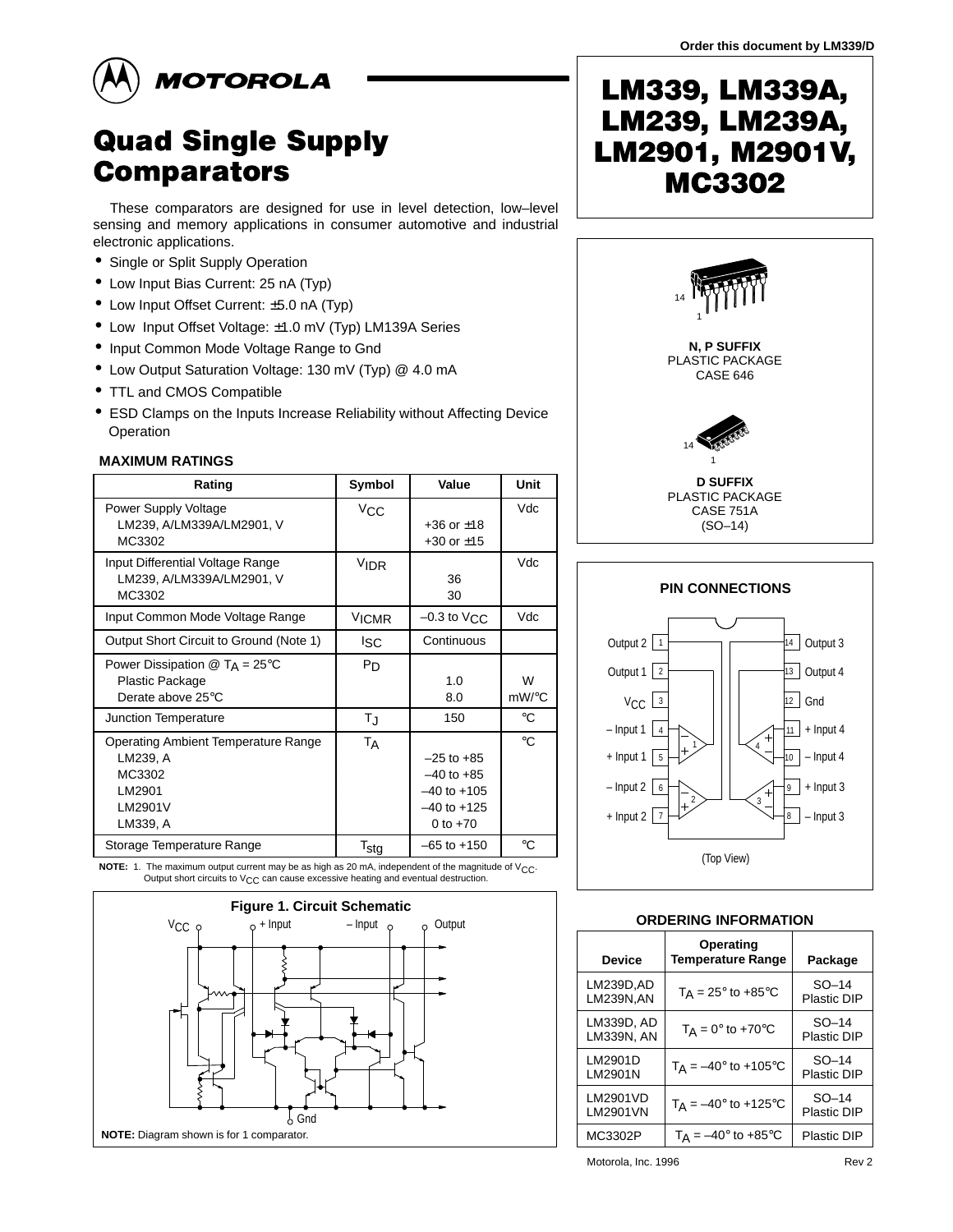**ELECTRICAL CHARACTERISTICS**  $(V_{CC} = +5.0 \text{ Vdc}, T_A = +25^{\circ}\text{C}, \text{unless otherwise noted})$ 

|                                                                                                                           |                          | LM239A/339A              |            | LM239/339                |                                                      |            | LM2901/2901V           |                                               |                          | MC3302                   |                          |            |                          |        |
|---------------------------------------------------------------------------------------------------------------------------|--------------------------|--------------------------|------------|--------------------------|------------------------------------------------------|------------|------------------------|-----------------------------------------------|--------------------------|--------------------------|--------------------------|------------|--------------------------|--------|
| <b>Characteristic</b>                                                                                                     | Symbol                   | <b>Min</b>               | <b>Typ</b> | Max                      | Min                                                  | <b>Typ</b> | <b>Max</b>             | Min                                           | <b>Typ</b>               | <b>Max</b>               | Min                      | <b>Typ</b> | <b>Max</b>               | Unit   |
| Input Offset Voltage (Note 4)                                                                                             | V <sub>IO</sub>          | $\overline{\phantom{0}}$ | ±1.0       | ±2.0                     | $\overline{\phantom{0}}$                             | ±2.0       | ±5.0                   | $\equiv$                                      | ±2.0                     | ±7.0                     | $\overline{a}$           | ±3.0       | ±20                      | mVdc   |
| Input Bias Current (Notes 4, 5)<br>(Output in Analog Range)                                                               | ŀıв                      | -                        | 25         | 250                      | $\overline{\phantom{0}}$                             | 25         | 250                    | $\overline{\phantom{0}}$                      | 25                       | 250                      | $\overline{\phantom{0}}$ | 25         | 500                      | nA     |
| Input Offset Current (Note 4)                                                                                             | <b>IIO</b>               | -                        | ±5.0       | ±50                      | $\equiv$                                             | ±5.0       | ±50                    | $\overline{\phantom{0}}$                      | ±5.0                     | ±50                      | -                        | ±3.0       | ±100                     | nA     |
| Input Common Mode Voltage Range                                                                                           | V <sub>ICMR</sub>        | $\Omega$                 | -          | $V_{\rm CC}$<br>$-1.5$   | $\Omega$                                             | -          | $V_{\rm CC}$<br>$-1.5$ | $\Omega$                                      | $\overline{\phantom{0}}$ | $V_{\rm CC}$<br>$-1.5$   | $\Omega$                 |            | $V_{\rm CC}$<br>$-1.5$   | $\vee$ |
| <b>Supply Current</b><br>$R_1 = \infty$ (For All Comparators)<br>$R_1 = \infty$ , $V_{CC} = 30$ Vdc                       | <b>ICC</b>               |                          | 0.8<br>1.0 | 2.0<br>2.5               | $\overline{\phantom{0}}$<br>$\overline{\phantom{0}}$ | 0.8<br>1.0 | 2.0<br>2.5             | $\qquad \qquad -$<br>$\overline{\phantom{0}}$ | 0.8<br>1.0               | 2.0<br>2.5               | $\overline{\phantom{0}}$ | 0.8<br>1.0 | 2.0<br>2.5               | mA     |
| Voltage Gain<br>$R_L \ge 15$ kΩ, V <sub>CC</sub> = 15 Vdc                                                                 | AVOL                     | 50                       | 200        | $\equiv$                 | 50                                                   | 200        | —                      | 25                                            | 100                      | $\overline{\phantom{0}}$ | 25                       | 100        | $\equiv$                 | V/mV   |
| Large Signal Response Time<br>$V_I$ = TTL Logic Swing,<br>$V_{ref}$ = 1.4 Vdc, $V_{RL}$ = 5.0 Vdc,<br>$R_1 = 5.1 k\Omega$ | $\overline{\phantom{0}}$ | $\equiv$                 | 300        | $\overline{\phantom{0}}$ | $\equiv$                                             | 300        |                        | $\equiv$                                      | 300                      |                          |                          | 300        | $\overline{\phantom{0}}$ | ns     |
| Response Time (Note 6)<br>$V_{RL} = 5.0$ Vdc, $R_L = 5.1$ k $\Omega$                                                      | $\overline{\phantom{0}}$ | —                        | 1.3        | -                        | $\overline{\phantom{0}}$                             | 1.3        | -                      | $\overline{\phantom{0}}$                      | 1.3                      |                          |                          | 1.3        | -                        | μs     |
| Output Sink Current<br>$V_1(-) \ge +1.0$ Vdc, $V_1(+) = 0$ ,<br>$V_O \le 1.5$ Vdc                                         | <b>Sink</b>              | 6.0                      | 16         | $\overline{\phantom{0}}$ | 6.0                                                  | 16         | —                      | 6.0                                           | 16                       | $\overline{\phantom{0}}$ | 6.0                      | 16         | -                        | mA     |
| <b>Saturation Voltage</b><br>$V_I(-) \ge +1.0$ Vdc, $V_I(+) = 0$ ,<br>$I_{\text{sink}} \leq 4.0 \text{ mA}$               | Vsat                     | -                        | 130        | 400                      | $\overline{\phantom{0}}$                             | 130        | 400                    | $\qquad \qquad -$                             | 130                      | 400                      | $\overline{\phantom{0}}$ | 130        | 500                      | mV     |
| Output Leakage Current<br>$V_1(+) \geq +1.0$ Vdc, $V_1(-) = 0$ ,<br>$V_O = +5.0$ Vdc                                      | <b>IOL</b>               | -                        | 0.1        |                          | $\overline{\phantom{0}}$                             | 0.1        |                        | $\overline{\phantom{0}}$                      | 0.1                      |                          |                          | 0.1        | -                        | nA     |

#### **PERFORMANCE CHARACTERISTICS**  $(V_{CC} = +5.0 \text{ Vdc}, T_A = T_{low} \text{ to } T_{high} \text{ [Note 3]} )$

|                                                                                                             |                   | LM239A/339A |                          | LM239/339              |                          |     | LM2901/2901V           |                          |                          | MC3302                 |          |            |                        |        |
|-------------------------------------------------------------------------------------------------------------|-------------------|-------------|--------------------------|------------------------|--------------------------|-----|------------------------|--------------------------|--------------------------|------------------------|----------|------------|------------------------|--------|
| <b>Characteristic</b>                                                                                       | Symbol            | Min         | Typ                      | Max                    | Min                      | Typ | Max                    | Min                      | <b>Typ</b>               | Max                    | Min      | <b>Typ</b> | Max                    | Unit   |
| Input Offset Voltage (Note 4)                                                                               | VIO               | -           | $\overline{\phantom{0}}$ | ±4.0                   | —                        |     | ±9.0                   | $\overline{\phantom{0}}$ | $\overline{\phantom{0}}$ | ±15                    | -        | -          | ±40                    | mVdc   |
| Input Bias Current (Notes 4, 5)<br>(Output in Analog Range)                                                 | ŀıв               |             |                          | 400                    | $\overline{\phantom{0}}$ | -   | 400                    | $\overline{\phantom{0}}$ | -                        | 500                    |          | -          | 1000                   | nA     |
| Input Offset Current (Note 4)                                                                               | ŀю                | -           |                          | ±150                   | —                        |     | ±150                   | -                        | -                        | ±200                   | -        |            | ±300                   | nA     |
| Input Common Mode Voltage Range                                                                             | V <sub>ICMR</sub> | $\Omega$    |                          | $V_{\rm CC}$<br>$-2.0$ | $\Omega$                 |     | $V_{\rm CC}$<br>$-2.0$ | $\Omega$                 | -                        | $V_{\rm CC}$<br>$-2.0$ | $\Omega$ |            | $V_{\rm CC}$<br>$-2.0$ | $\vee$ |
| <b>Saturation Voltage</b><br>$V_1(-) \ge +1.0$ Vdc, $V_1(+) = 0$ ,<br>$I_{\text{sink}} \leq 4.0 \text{ mA}$ | Vsat              |             |                          | 700                    |                          |     | 700                    |                          | ۰                        | 700                    |          |            | 700                    | mV     |
| Output Leakage Current<br>$V_1(+) \geq +1.0$ Vdc, $V_1(-) = 0$ ,<br>$V_{\Omega}$ = 30 Vdc                   | IOL               |             |                          | 1.0                    |                          |     | 1.0                    | $\overline{\phantom{0}}$ |                          | 1.0                    |          |            | 1.0                    | μA     |
| Differential Input Voltage<br>All $V_I \geq 0$ Vdc                                                          | V <sub>ID</sub>   |             |                          | $V_{\rm CC}$           |                          |     | $V_{\rm CC}$           |                          |                          | $V_{\rm CC}$           |          |            | $V_{\rm CC}$           | Vdc    |

**NOTES:** 3. (LM239/239A)  $T_{\text{low}} = -25^{\circ}C$ ,  $T_{\text{high}} = +85^{\circ}$ 

(LM339/339A)  $T_{low} = 0^{\circ}C$ ,  $T_{high} = +70^{\circ}C$ 

(MC3302) T<sub>low</sub> =  $-40^{\circ}$ C, T<sub>high</sub> =  $+85^{\circ}$ C

(LM2901)  $T_{\text{low}} = -40^{\circ}$ C,  $T_{\text{high}} = +105^{\circ}$ 

(LM2901V) T<sub>low</sub> = –40℃, T<sub>high</sub> = +125℃<br>4. At the output switch point, V<sub>O</sub> ≃ 1.4 Vdc, R<sub>S</sub> ≤ 100 Ω 5.0 Vdc ≤ V<sub>CC</sub> ≤ 30 Vdc, with the inputs over the full common mode range

(0 Vdc to V<sub>CC</sub> –1.5 Vdc).<br>5. The bias current flows out of the inputs due to the PNP input stage. This current is virtually constant, independent of the output state.

6. The response time specified is for a 100 mV input step with 5.0 mV overdrive. For larger signals, 300 ns is typical.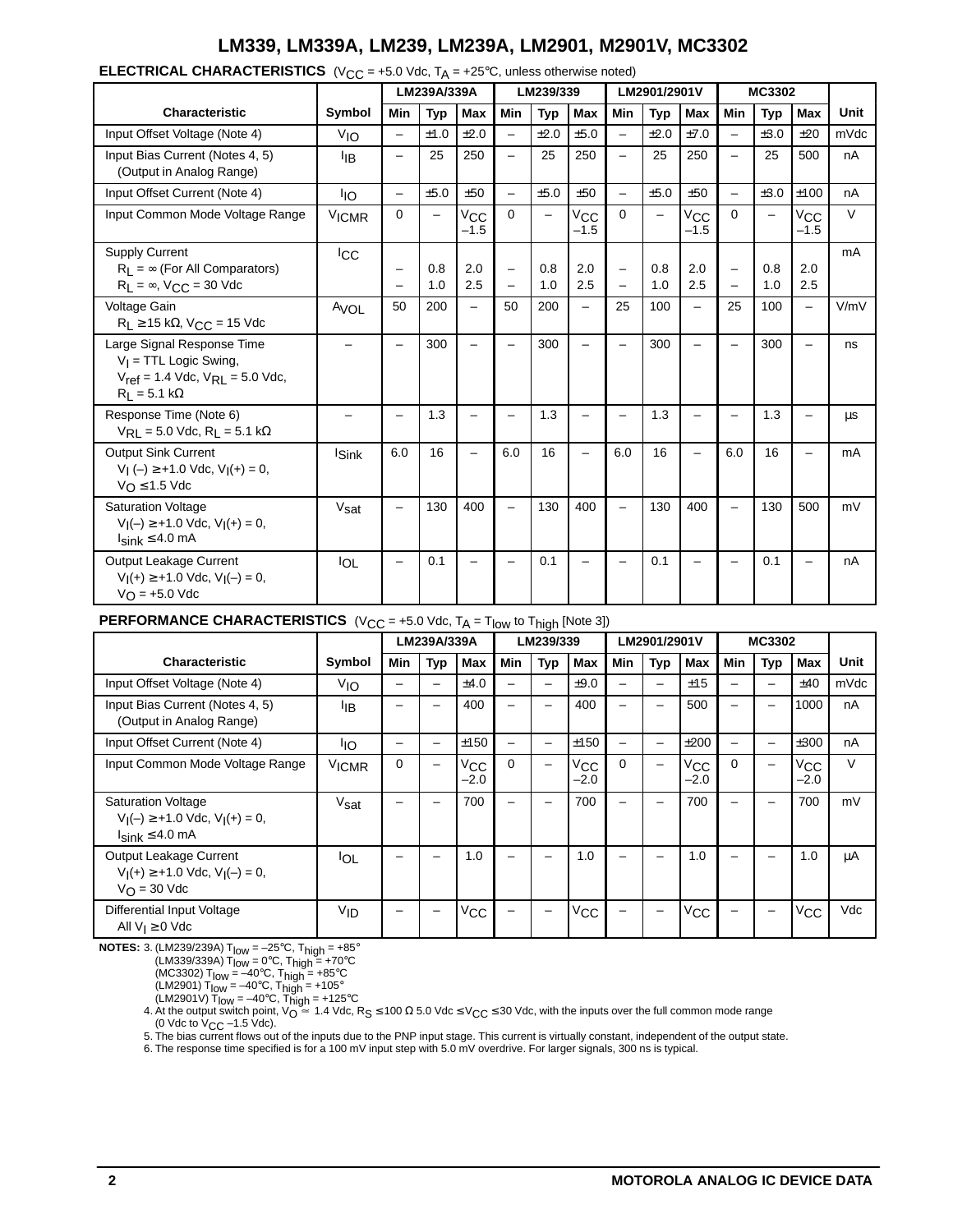



**Typical Characteristics** (V<sub>CC</sub> = 15 Vdc,  $T_A$  = +25°C (each comparator) unless otherwise noted.)





**Figure 6. Output Sink Current versus**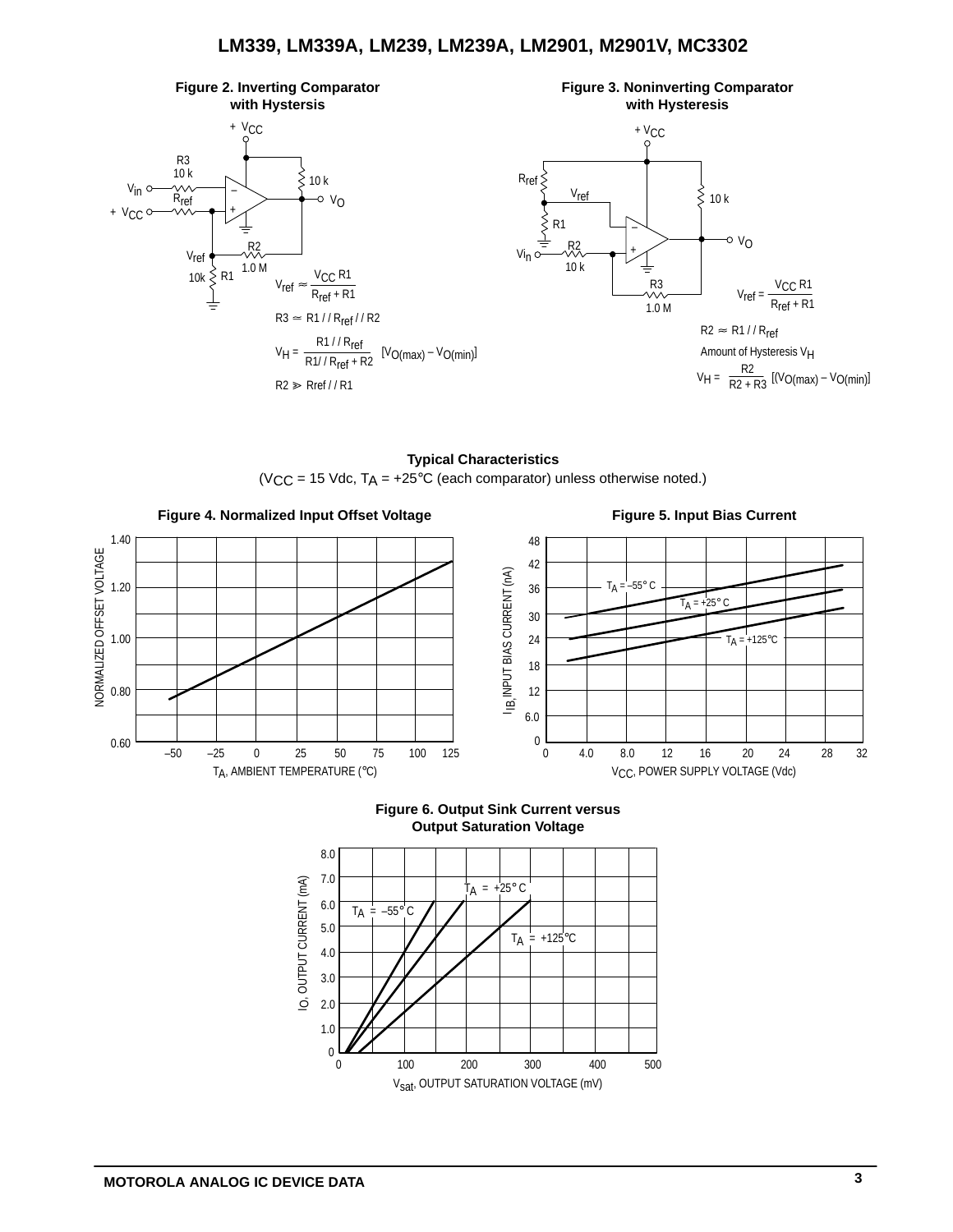



| Logic | <b>Device</b> | Vcc<br>(V) | Rı<br>$k\Omega$ |
|-------|---------------|------------|-----------------|
| CMOS  | 1/4 MC14001   | $+15$      | 100             |
| TTI   | 1/4 MC7400    | $+5.0$     | 10              |





### **APPLICATIONS INFORMATION**

These quad comparators feature high gain, wide bandwidth characteristics. This gives the device oscillation tendencies if the outputs are capacitively coupled to the inputs via stray capacitance. This oscillation manifests itself during output transitions ( $VOL$  to  $VOH$ ). To alleviate this situation input resistors < 10 k $\Omega$  should be used. The addition of positive feedback (< 10 mV) is also recommended. It is good design practice to ground all unused input pins.

Differential input voltages may be larger than supply voltages without damaging the comparator's inputs. Voltages more negative than –300 mV should not be used.





D1 prevents input from going negative by more than 0.6 V.

 $R3 ≤ \frac{100}{10}$  $R1 + R2 = R3$ for small error in zero crossing

#### **Figure 10. Zero Crossing Detector (Split Supplies)**

V<sub>in(min)</sub>  $\approx$  0.4 V peak for 1% phase distortion ( $\Delta\Theta$ ).

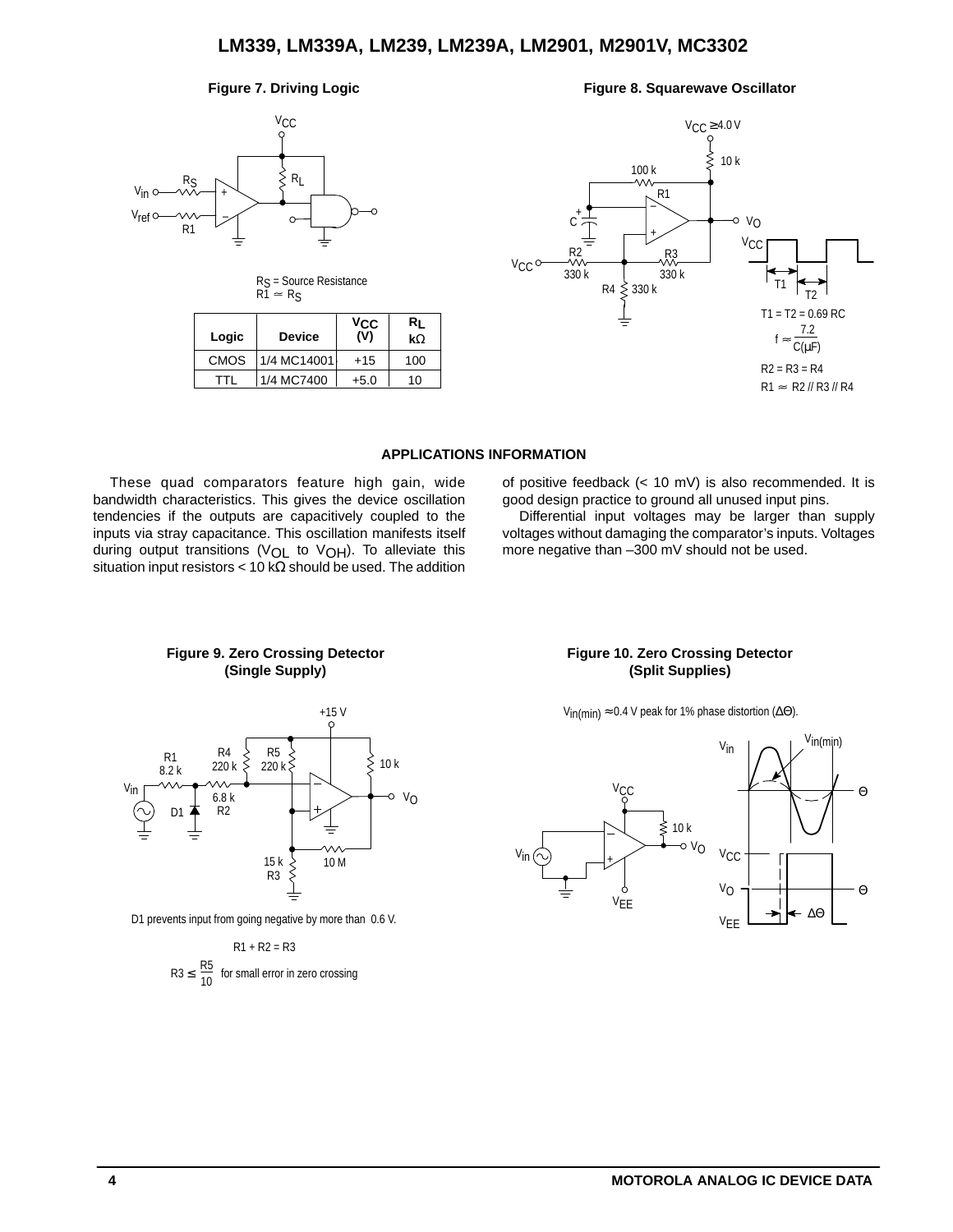## **OUTLINE DIMENSIONS**